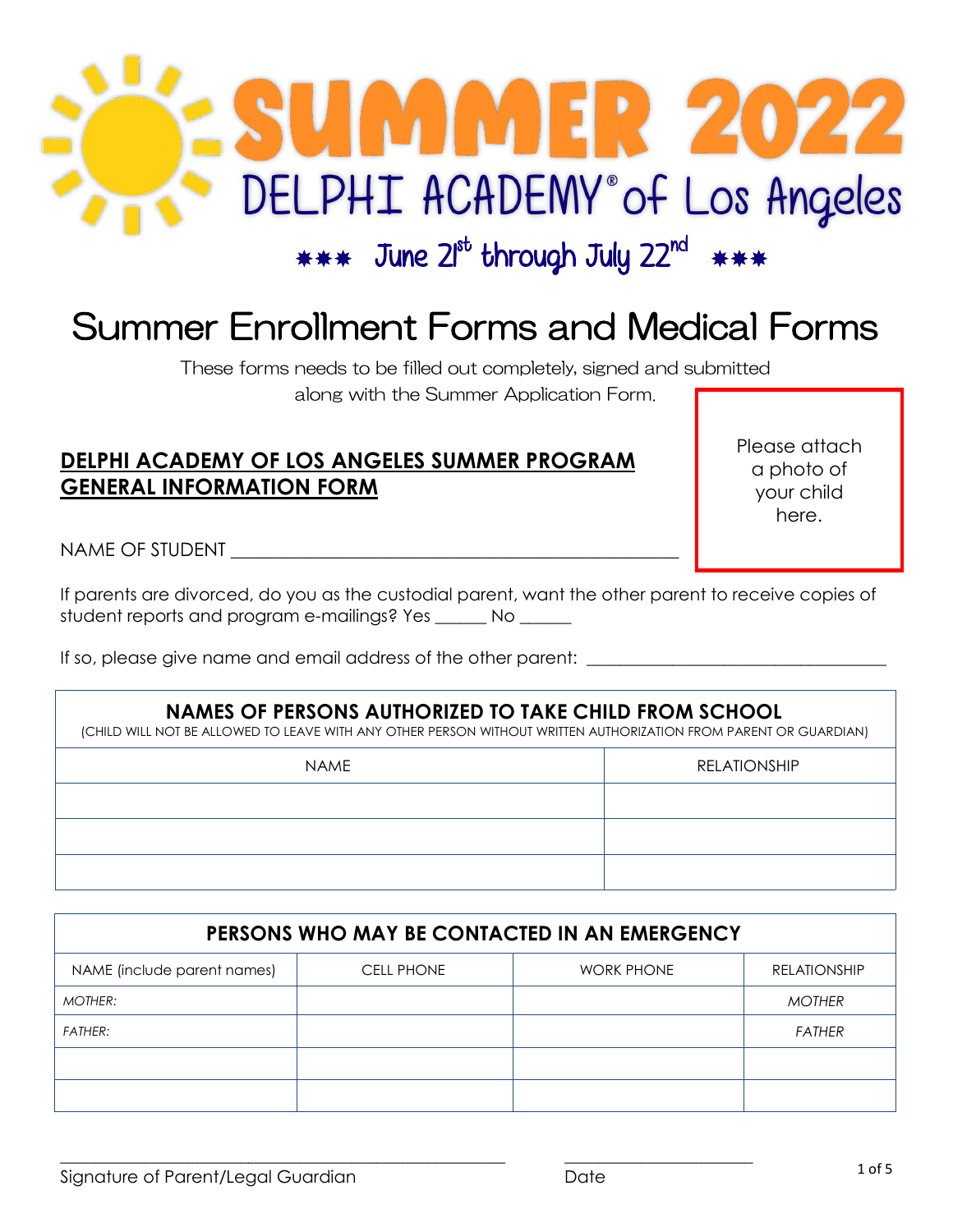# **DELPHI ACADEMY OF LOS ANGELES SUMMER PROGRAM ENROLLMENT TERMS**

In the best interest of the Delphi Academy Summer Program and my/our child (name), the undersigned parent(s) and/or legal guardian of the student agrees to the following:

#### **Consent to medical care for student:**

I/We consent to any X-ray examination, anesthetic, medical, surgical or dental diagnosis or treatment and hospital care to be rendered to the student at my/our expense upon the advice and under the general or special supervision of a physician, surgeon and/or dentist licensed under the provisions of applicable medical practice laws.

I/We give my/our permission for the student to participate in the following activities that may have some inherent risk. I understand that neither Delphi Schools, Inc., the Delphi Academy nor any of its employees, students or volunteers shall be liable to myself or to my child for any claim arising out of these activities, such claims being hereby waived, and that I will indemnify and save harmless Delphi Schools, Inc., Delphi Academy and its employees, students and volunteers from all liability for claims as well as from claims of all other persons resulting from any act of my/our child during these activities:

a. swimming and sports b. classes and activities c. field trips, outings, students riding in school buses

I/We assume responsibility for any acts of my/our child during any field trip or school outing, and will indemnify (reimburse or repay for any loss incurred) and hold the foundation, school, its employees and volunteers harmless from any claims of any person arising from my/our child's acts. "Field trip or outing" includes period of travel time to and from the school.

I/We and my/our child agree to support the school by adhering to procedures and rules set forth in the "Delphi Student and Parent Handbook." (The "Delphi Student and Parent Handbook" is available online.)

I/We understand that Delphi has the right to refuse any applicant or to dismiss any student misrepresented during enrollment or whose conduct or influence is unsatisfactory or is, in the opinion of the school, not in the best interest of the Delphi Academy of Los Angeles Summer Program.

I/We understand that the school has access to all belongings at any time for the purpose of inspection.

I/We understand that students are responsible for their belongings.

\_\_\_\_\_\_\_\_\_\_\_\_\_\_\_\_\_\_\_\_\_\_\_\_\_\_\_\_\_\_\_\_\_\_\_\_\_\_\_\_\_\_\_\_\_\_\_\_\_ \_\_\_\_\_\_\_\_\_\_\_\_\_\_\_\_\_\_\_\_\_\_\_\_

\_\_\_\_\_\_\_\_\_\_\_\_\_\_\_\_\_\_\_\_\_\_\_\_\_\_\_\_\_\_\_\_\_\_\_\_\_\_\_\_\_\_\_\_\_\_\_\_\_ \_\_\_\_\_\_\_\_\_\_\_\_\_\_\_\_\_\_\_\_\_\_\_\_

#### **Publications:**

I/We hereby give my/our permission to Delphi Academy of Los Angeles to use pictures of the student or to use written material, in whole or in part, or to summarize the contents of the material written by the student in promotional materials of the school.

Signature of Parent/Legal Guardian and Date Date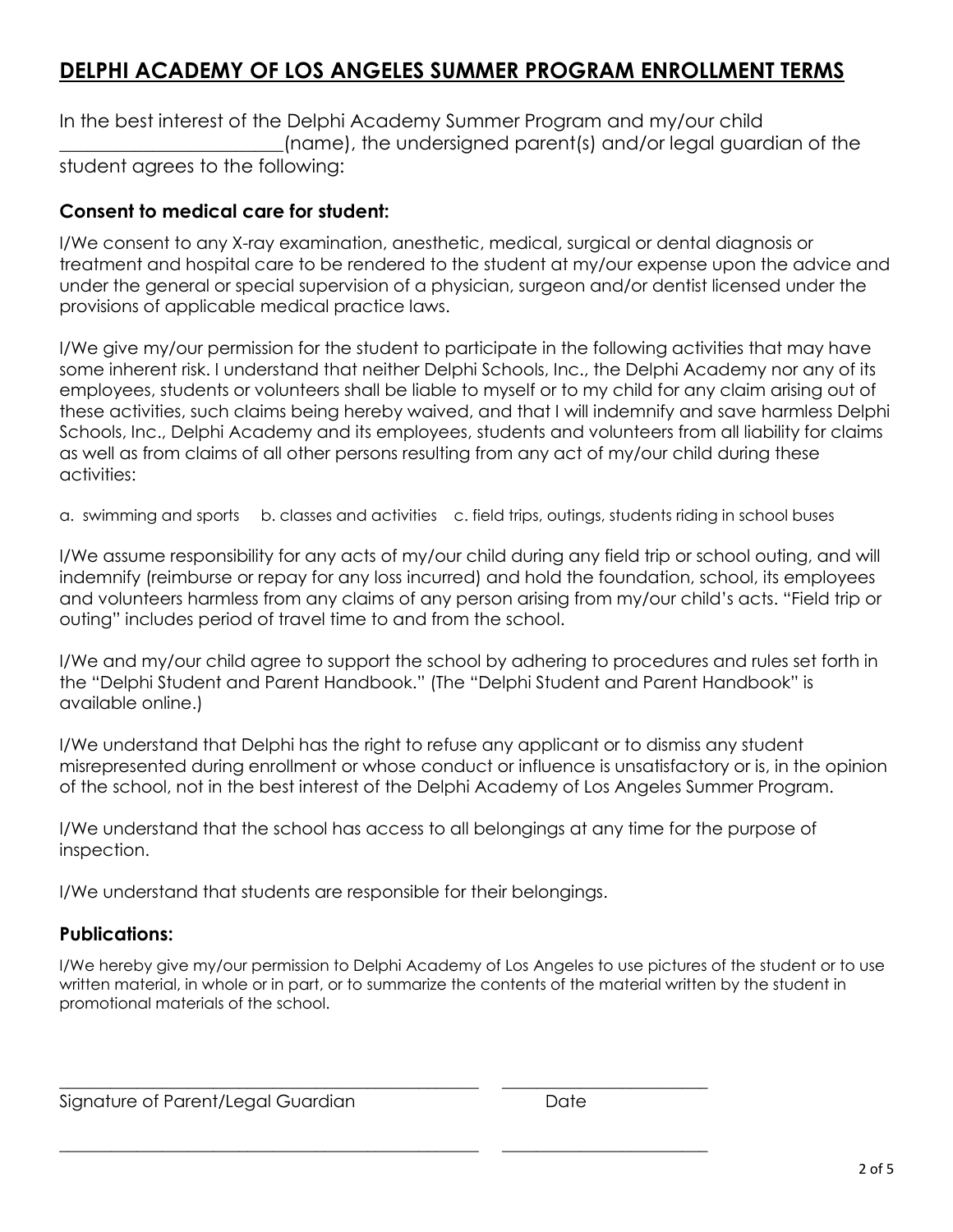## **DELPHI ACADEMY OF LOS ANGELES SUMMER PROGRAM MEDICAL HISTORY FORM**

To be filled out by parent or legal guardian

NAME OF STUDENT:\_\_\_\_\_\_\_\_\_\_\_\_\_\_\_\_\_\_\_\_\_\_\_\_\_\_\_\_\_\_\_\_\_\_\_\_\_\_\_\_\_\_\_\_\_\_\_\_\_\_\_\_\_\_\_\_\_\_\_\_\_\_\_\_

SEX:\_\_\_\_\_\_\_\_\_\_\_\_\_\_\_ DATE OF BIRTH:\_\_\_\_\_\_\_\_\_\_\_\_\_\_\_\_\_\_\_\_\_\_\_\_\_\_\_\_\_\_\_\_\_\_\_\_\_\_\_\_\_\_\_\_\_\_\_

HAS STUDENT HAD ANY OF THE FOLLOWING (check yes or no) : If yes has been marked on any of the following items please explain on a separate piece of paper and attach to this form.

| Yes No | Year                 | Yes No Year                                                                                         |                              |
|--------|----------------------|-----------------------------------------------------------------------------------------------------|------------------------------|
|        | appendicitis         |                                                                                                     | asthma, hay fever, allergies |
|        | chronic cough        | <u> 1990 - Jan James James III, primeiran</u>                                                       | pain or pressure of chest    |
|        | thyroid trouble      | $  -$                                                                                               | frequent indigestion         |
|        | hernia (rupture)     |                                                                                                     | arthritis, rheumatism        |
|        | foot trouble         | <u> 1999 - Jan James James III, pre</u>                                                             | pneumonia                    |
|        | epilepsy/convulsion  | $\overline{\phantom{a}}$ $\overline{\phantom{a}}$ $\overline{\phantom{a}}$ $\overline{\phantom{a}}$ | pleurisy                     |
|        | eye trouble          |                                                                                                     | cramps in legs               |
|        | ear trouble          |                                                                                                     | swollen or painful joints    |
|        | throat trouble       |                                                                                                     | tumor or cyst                |
|        | nose trouble         |                                                                                                     | bone infection               |
|        | frequent colds       |                                                                                                     | nervous disorder             |
|        | sinus trouble        |                                                                                                     | pile or rectal disease       |
|        | bone/joint deformity |                                                                                                     | kidney or bladder disease    |
|        | stiffness of joints  |                                                                                                     | frequent headaches           |
|        | heart disorders      |                                                                                                     | dizziness or fainting spells |
|        | stomach trouble      |                                                                                                     | jaundice                     |
|        | severe tooth trouble |                                                                                                     | hearing impairment           |
|        | speech difficulties  |                                                                                                     | tonsillitis                  |
|        | strep throat         |                                                                                                     | frequent nausea/vomiting     |
|        | frequent nose bleeds |                                                                                                     | fracture/broken bones        |
|        | diabetes             |                                                                                                     | surgery or operations        |
|        |                      |                                                                                                     |                              |

#### **INFECTIOUS DISEASE HISTORY:**

| Yes No Year |                        | Yes No Year              |
|-------------|------------------------|--------------------------|
|             | <b>Measles</b>         | Typhoid                  |
|             | Mumps                  | Diphtheria               |
|             | Chickenpox             | Malaria                  |
|             | German measles         | Infectious mononucleosis |
|             | Poliomyelitis          | <b>Venereal disease</b>  |
|             | <b>Rheumatic fever</b> | Scarlet fever            |
|             | Whooping cough         | Meningitis               |
|             | Tuberculosis           | Hepatitis                |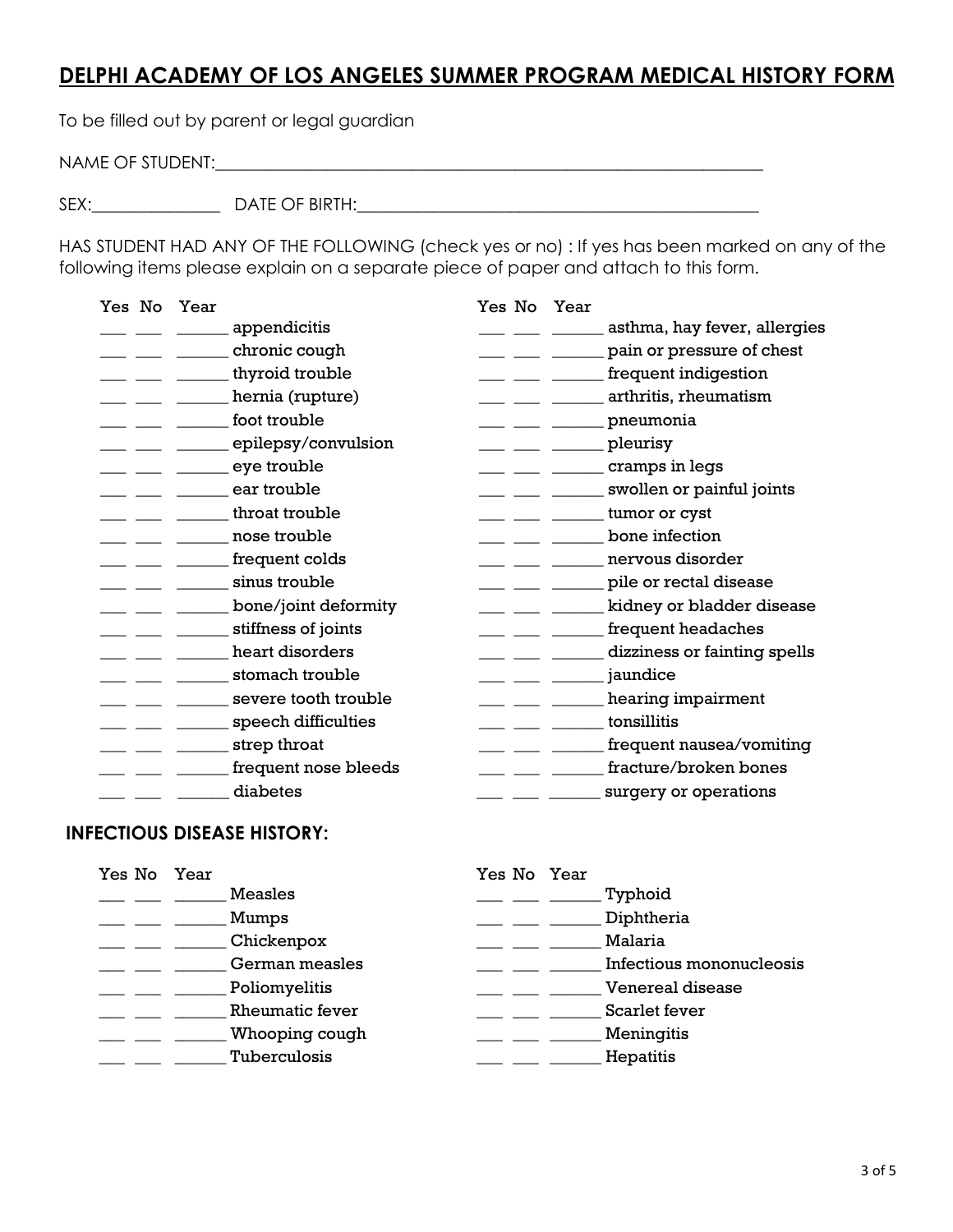## **DELPHI ACADEMY OF LOS ANGELES SUMMER PROGRAM MEDICAL RELEASE FORM**

In the event that a medical or surgical emergency should occur while your child is attending Delphi it is imperative that we have parental authorization on file. Any hospital or medical institution requires parental permission to render the necessary care to a minor patient. Please note that this release must be signed.

In case of illness, accident or similar emergency, Delphi, or any authorized agent thereof, is authorized to seek and obtain medical care or treatment for my child, any may authorize any physician, hospital or medical institution to render the necessary care.

I, the undersigned parent/legal guardian (circle one), authorize any emergency medical or surgical treatment to be given to

| Further, I guarantee coverage of costs for any such treatment rendered. |                                                                                           |
|-------------------------------------------------------------------------|-------------------------------------------------------------------------------------------|
| Signature of Parent/Legal Guardian                                      | Date                                                                                      |
| <b>INSURANCE INFORMATION</b>                                            |                                                                                           |
| insurance? If so:                                                       | Is your child currently covered by any form of comprehensive health, medical, or accident |
|                                                                         |                                                                                           |
|                                                                         |                                                                                           |
| City/State/Zip                                                          | ,我们也不能在这里的时候,我们也不能在这里的时候,我们也不能在这里的时候,我们也不能会在这里的时候,我们也不能会在这里的时候,我们也不能会在这里的时候,我们也不          |
| Policy Number ________________________________                          |                                                                                           |
|                                                                         |                                                                                           |
|                                                                         |                                                                                           |
| Please enclose an insurance card or photocopy of it.                    |                                                                                           |